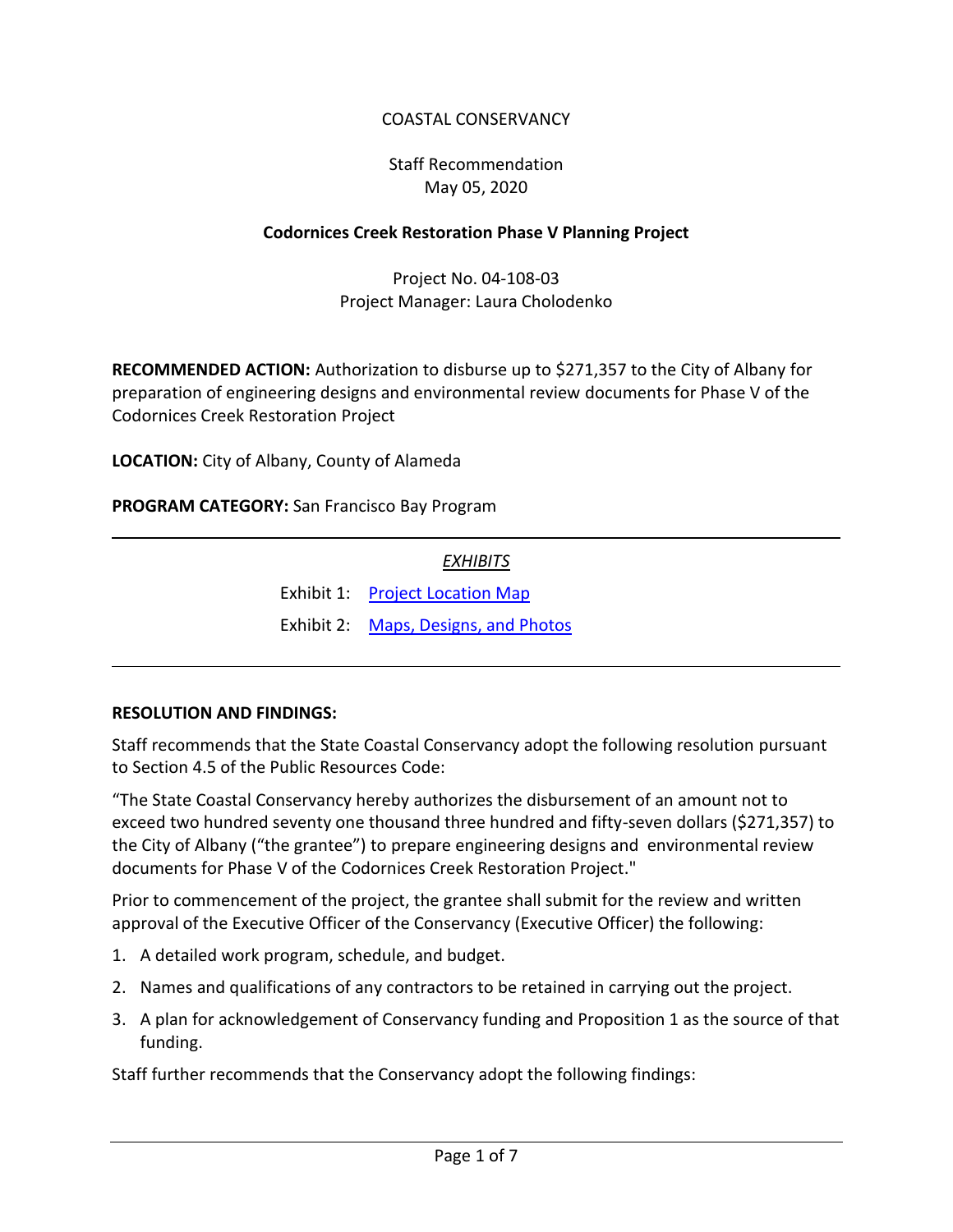"Based on the accompanying staff report and attached exhibits, the State Coastal Conservancy hereby finds that:

- 1. The proposed authorization is consistent with Chapter 4.5 of Division 21 of the Public Resources Code, regarding San Francisco Bay.
- 2. The proposed project is consistent with the current Conservancy Project Selection Criteria and Guidelines.

### **PROJECT SUMMARY:**

Staff recommends that the Conservancy authorize disbursement of \$271,357 to the City of Albany to prepare designs and environmental review documents for Phase V of the Codornices Creek Restoration Project; Phase V is the restoration of 350-linear feet of lower Codornices Creek which forms the boundary between the cities of Albany and Berkeley (Exhibit 1). Codornices Creek is a significant local natural resource. It is one of the most open creeks in the central East Bay and it provides opportunities for restoration of riparian habitat. The planned restoration has the potential to improve natural creek processes and flood protection for adjacent properties by expanding the floodplain to increase flow capacity and allow for a more sinuous and meandering creek channel. These improvements, in addition to reintroduction of native vegetation, could result in more diverse and higher quality riparian habitat that will benefit a variety of fish, bird, invertebrate and mammal species.

Specific restoration activities that are part of planning include removal of a roadway and culvert at 10th Street and installation of a bike and pedestrian bridge that will connect to an existing trail that runs along the north bank of Codornices creek. The new bridge at 10th Street would encourage more use of the trail by replacing a roadway that currently has vehicle barriers. Removal of the culvert would improve fish passage, allow for more natural in-stream habitat, and reduce flooding.

The planning project also includes excavation and grading of soil in the channel to improve channel geometry and creation of a series of step pool structures that will address channel incision and ensure fish passage through a culvert that passes under San Pablo Avenue. After regrading, the project area will be revegetated with native shrubs and trees to cool and shade the creek, while still allowing for some light penetration through the canopy. Plantings are expected to include those native to the region including white alder, California live oak, California poppy, and lupine in the riparian and upland parts of the project area. An illustration of the proposed improvements is shown in Exhibit 2.

Phase V will be the final phase of the Codornices Creek Restoration Project, a multi-phase effort to restore lower Codornices Creek. Phase V builds upon previously successful efforts that have addressed habitat degradation due to urban runoff, channel straightening, erosion, and sedimentation in the creek. Most recently, the creek was impacted on April 3, 2019 when a recycling truck near the creek caught fire and firefighting foam from the incident reached the creek, leading to a significant number of fish deaths. Implementation of the Phase V restoration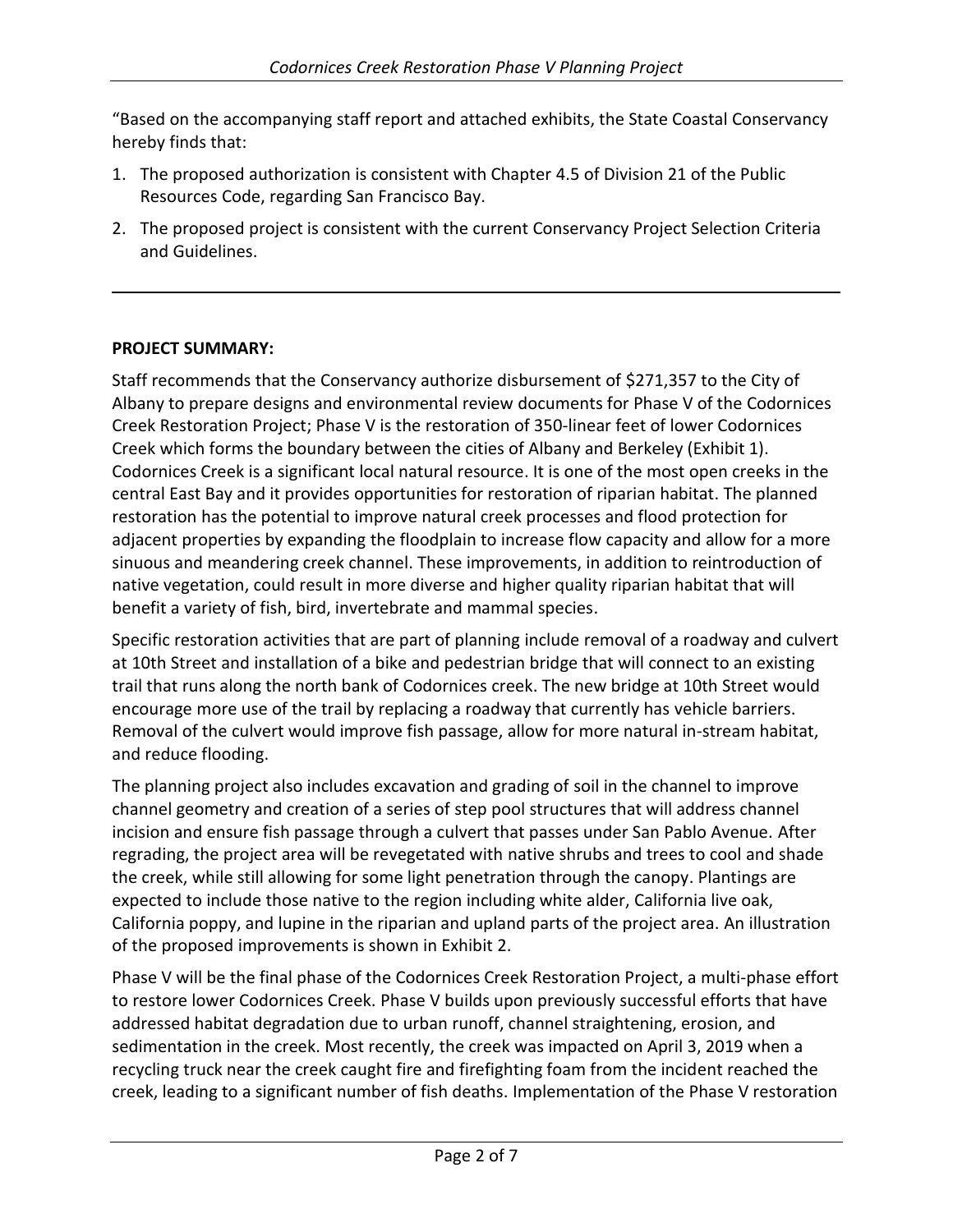should include monitoring for recovery of the fish population and if necessary, remediation of the habitat to help impacted steelhead recover. As part of the planning project, the City will prepare a management plan to address long-term monitoring and maintenance of the restoration effort.

**Site Description:** The Phase V project site begins at San Pablo Avenue and extends 350 feet west to 10th Street. Most of the project area is owned by the University of California, a close partner in the project. The University of California also leases the area directly north of the project area to Belmont Village, a newly constructed, privately-owned senior living facility. In between the senior facility and creek is a multi-use trail that extends along lower Codornices Creek, connecting two soccer fields, a youth softball field, a highly used Skateboard Park run by the City of Berkeley, and a transitional and emergency family housing facility.

The southern portion of the project area, along the southside of the creek channel and bank, is owned by two private businesses that have buildings along the creek bank. All three property owners have expressed support for restoration of the creek and are expected to cooperate with the City in implementation.

**Grantee Qualifications:** The City has conducted extensive planning and design work for all phases of the restoration effort. The City led implementation of the first four phases of Codornices Creek restoration, raising and overseeing over \$2 Million for that work. The City has received multiple Coastal Conservancy grants to support these restoration efforts. City staff are experienced at managing state grants and overseeing contractors to carry projects through to completion.

**Project History:** Planning for the restoration of lower Codornices Creek began in the late 1990s. Involved parties included the City of Albany, the City of Berkeley, and the University of California. Community-based creek advocacy organizations also were involved in the early planning.

The original master plan, called the Lower Codornices Creek Improvement Plan, was prepared in 2001 and three phases of restoration, from 8th Street downstream to the railroad tracks, have been completed. Phase IV, from 8<sup>th</sup> Street to 10<sup>th</sup> Street, is scheduled for construction in 2020 and consists of construction of a segment of the Codornices Creek trail and vegetation management along the banks of the creek.

The Conservancy provided funding to support design and implementation of the first four phases of the restoration effort (Exhibit 2). In April 2000, the Conservancy authorized \$100,000 for final engineering and planning for restoration between the railroad tracks and 8<sup>th</sup> street and in March 2005, the Conservancy authorized \$815,000 for restoration of the creek between  $5<sup>th</sup>$ and 9th street. In 2012, the Conservancy provided \$129,000 for development of final engineering designs for creek restoration and the Codornices Creek trail between 8<sup>th</sup> and 10<sup>th</sup> streets.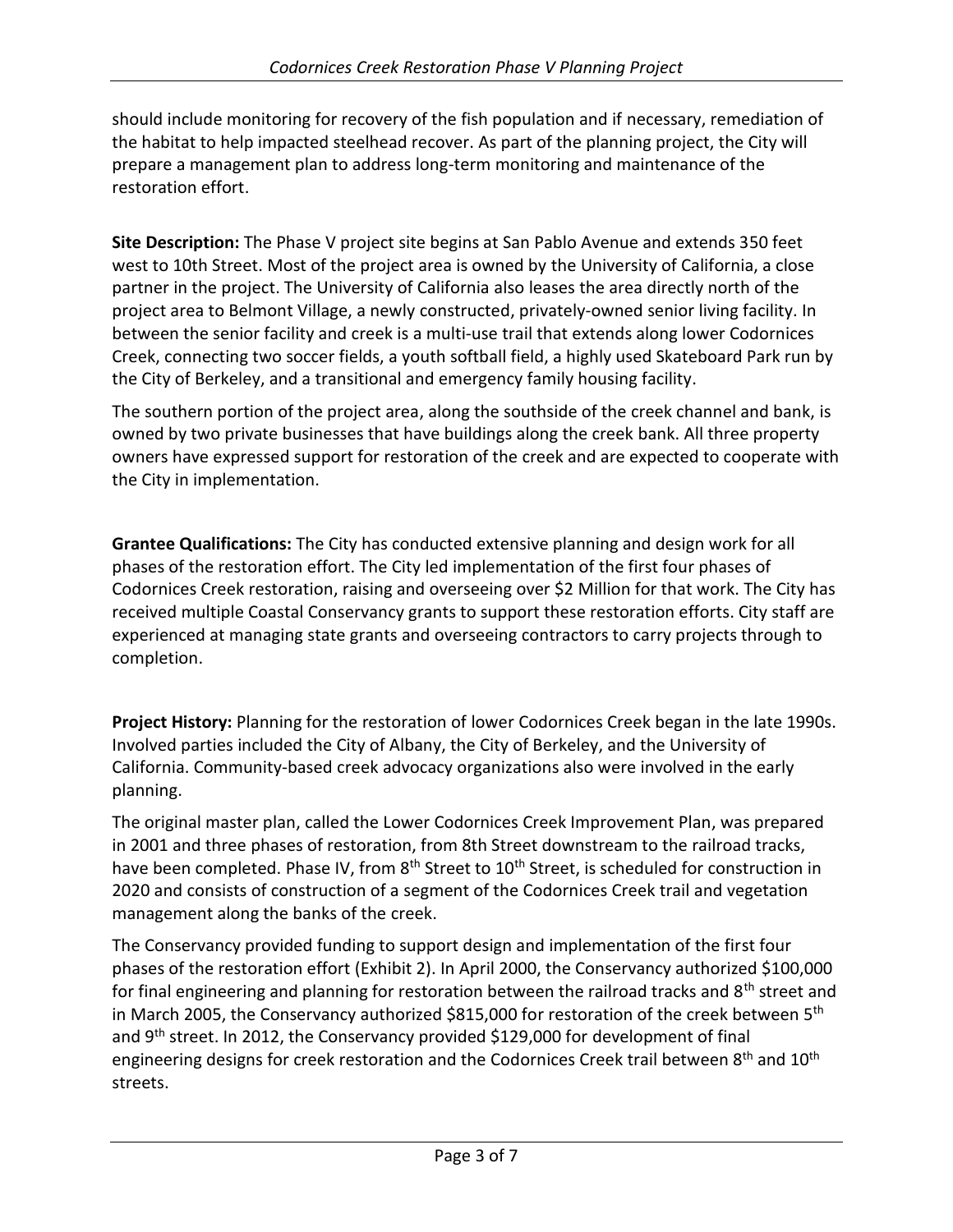| <b>PROJECT FINANCING</b>   |           |
|----------------------------|-----------|
| <b>Coastal Conservancy</b> | \$271,357 |
| <b>City of Albany</b>      | \$10,000  |
| <b>Project Total</b>       | \$281,357 |

The expected source of Conservancy funds for this project is the fiscal year 2019 appropriation to the Conservancy from the Water Quality, Supply, and Infrastructure Improvement Act of 2014 (Proposition 1, Water Code § 79700 et seq.). Funds appropriated to the Conservancy derive from Chapter 6 (commencing with § 79730) and may be used "for multi-benefit water quality, water supply, and watershed protection and restoration projects for the watersheds of the state" (Section 79731). Section 79732 identifies specific purposes of Chapter 6 and includes: protect and restore aquatic, wetland and migratory bird ecosystems, including fish and wildlife corridors(79732(a)(4)); protect and restore coastal watersheds, including, but not limited to bays, marine estuaries, and nearshore ecosystems (79732(a)(10)); and assist in the recovery of endangered, threatened or migratory species by improving watershed health, instream flows, fish passage and coastal or inland wetland restoration(79732(a)(12)). The proposed project will help achieve these purposes of Proposition 1 by planning for restoration of aquatic habitat that benefits native fish, birds, invertebrates, and other wildlife.

As required by Proposition 1, the proposed project provides multiple benefits including planning to expand floodplain capacity that will help protect adjacent properties from flooding during extreme storm and weather events. The planned removal of invasive plants and introduction of native trees will provide shade and enhance the natural landscape which will encourage more active transportation along the creek trail. Removing the culvert and replacing it with a pedestrian bridge will improve creek habitat and public access.

The proposed project was selected through a competitive grant process under the Conservancy's Proposition 1 Grant Program Guidelines adopted in June 2015 ("Prop 1 Guidelines"). (See § 79706(a)). The proposed project meets each of the evaluation criteria in the Prop 1 Guidelines as described in further detail in this "Project Financing" section, the "Project Summary" section and the "Consistency with Conservancy's Project Selection Criteria & Guidelines" section of this report.

The City has secured over \$900,000 in local tax measure funding for final design and implementation of the Phase V restoration effort. However, they have not secured enough funding to complete the planning work and have therefore requested Conservancy support.

### **CONSISTENCY WITH CONSERVANCY'S ENABLING LEGISLATION:**

The proposed project will be undertaken pursuant to Chapter 4.5 of the Conservancy's enabling legislation, Public Resources Code (PRC) Sections 31160-31165, to address resource goals in the San Francisco Bay Area. Pursuant to PRC Section 31162, the Conservancy may award grants in the nine-county San Francisco Bay Area to help achieve goals of the San Francisco Bay Area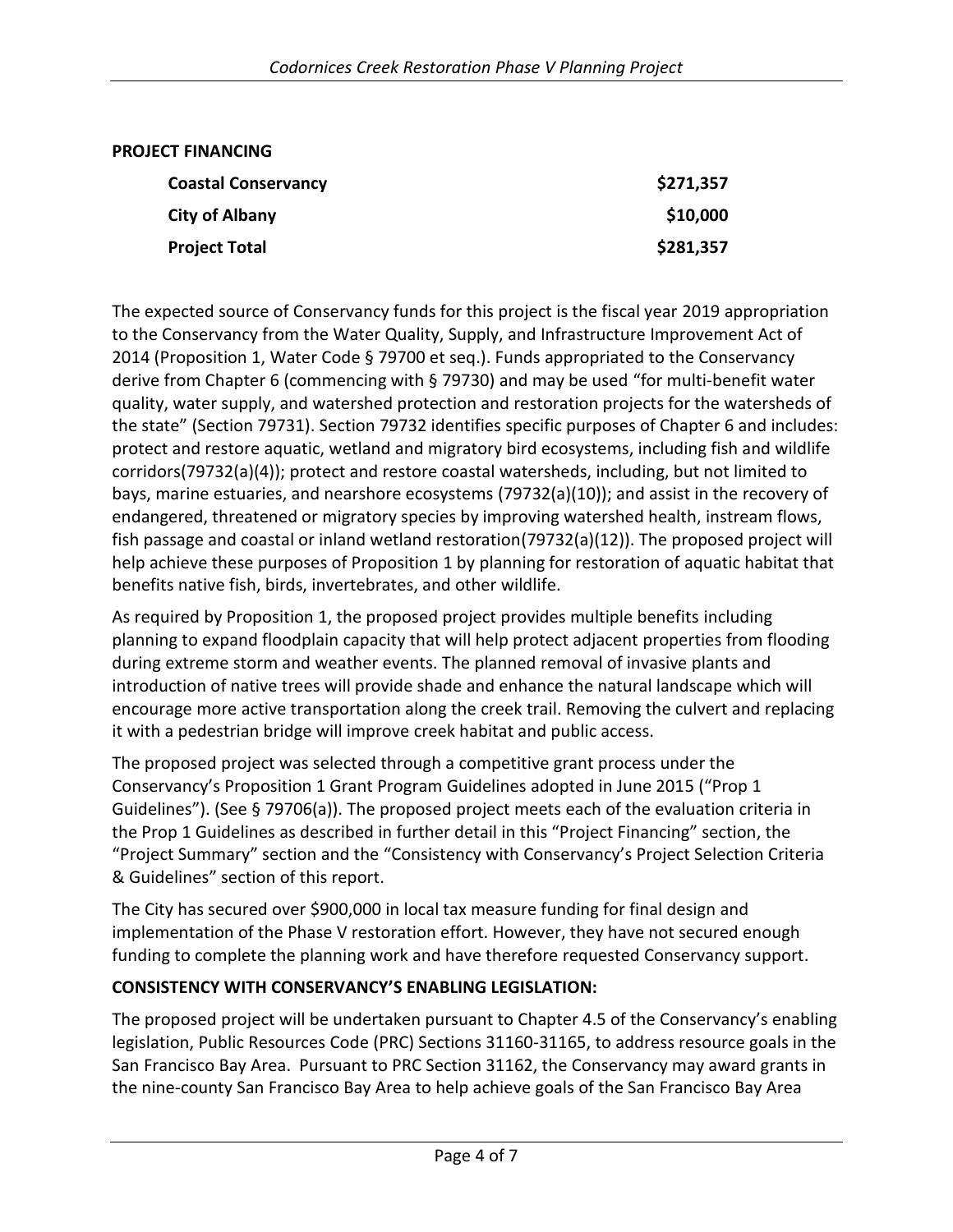Conservancy Program. The proposed Project is located in Alameda County within the ninecounty Bay Area and will help achieve goals of the Bay Area Conservancy Program, as described below in "Consistency with The Conservancy's Strategic Plan Goals and Objectives."

Pursuant to PRC Section 31162(b), the Conservancy may award grants to enhance natural habitats of regional importance. Located next to a heavily used trail and a regional sports facility, the proposed project will enhance freshwater and anadromous fish habitat which has been significantly reduced and impacted due to channelization and burial of creeks as well as degradation from runoff, erosion, and sedimentation.

Pursuant to PRC Section 31162(c), the Conservancy may award grants to assist in implementation of the policies and programs of the San Francisco Bay Plan and the adopted plans of local governments and special districts. Consistent with this section, the proposed project will assist in implementing both the City of Albany and City of Berkeley's Watershed management plan. Those plans include goals for mitigating potential flood hazard and improving instream habitat. The proposed project also helps implement Action #7 identified in the Comprehensive Conservation and Management Plan for San Francisco Bay (S.F. Estuary Partnership 2016) which calls for conserving and enhancing riparian and in-stream habitats throughout the Estuary's watersheds.

This project is appropriate for prioritization under the selection criteria set forth in Section  $31163(c)$  in that: (1) it is supported by adopted local or regional plans, as described above; (2) it will include multi-jurisdictional participation by both the Cities of Berkeley and Albany as well as the University of California; (3) The City is ready to commence work immediately upon award of Conservancy funding; (4) it will provide opportunities for benefits that would be lost if not implemented quickly because the City has implementation funds that need to be spent; and (5) the City has secured almost half of the funding needed for implementation of the restoration project.

# **CONSISTENCY WITH CONSERVANCY'S 2018-2022 [STRATEGIC PLAN](http://scc.ca.gov/files/2018/01/CoastalConservancy_StrategicPlan_2018_2022.pdf) GOAL(S) & OBJECTIVE(S):**

Consistent with **Goal 12, Objective E** of the Conservancy's 2018-2022 Strategic Plan, the proposed project will develop plans and designs for the enhancement of riparian and riverine habitat for the benefit of fish and wildlife, including improvements to fish passage barriers.

Consistent with **Goal 8, Objective B** the strategic plan, the proposed project will develop plans to increase resilience to climate change by enhancing capacity of the creek channel to transport increased flows due to more extreme rain events.

### **CONSISTENCY WITH CONSERVANCY'S PROJECT SELECTION CRITERIA & GUIDELINES:**

The proposed project is consistent with the Conservancy's Project Selection Criteria and Guidelines, last updated on October 2, 2014, in the following respects: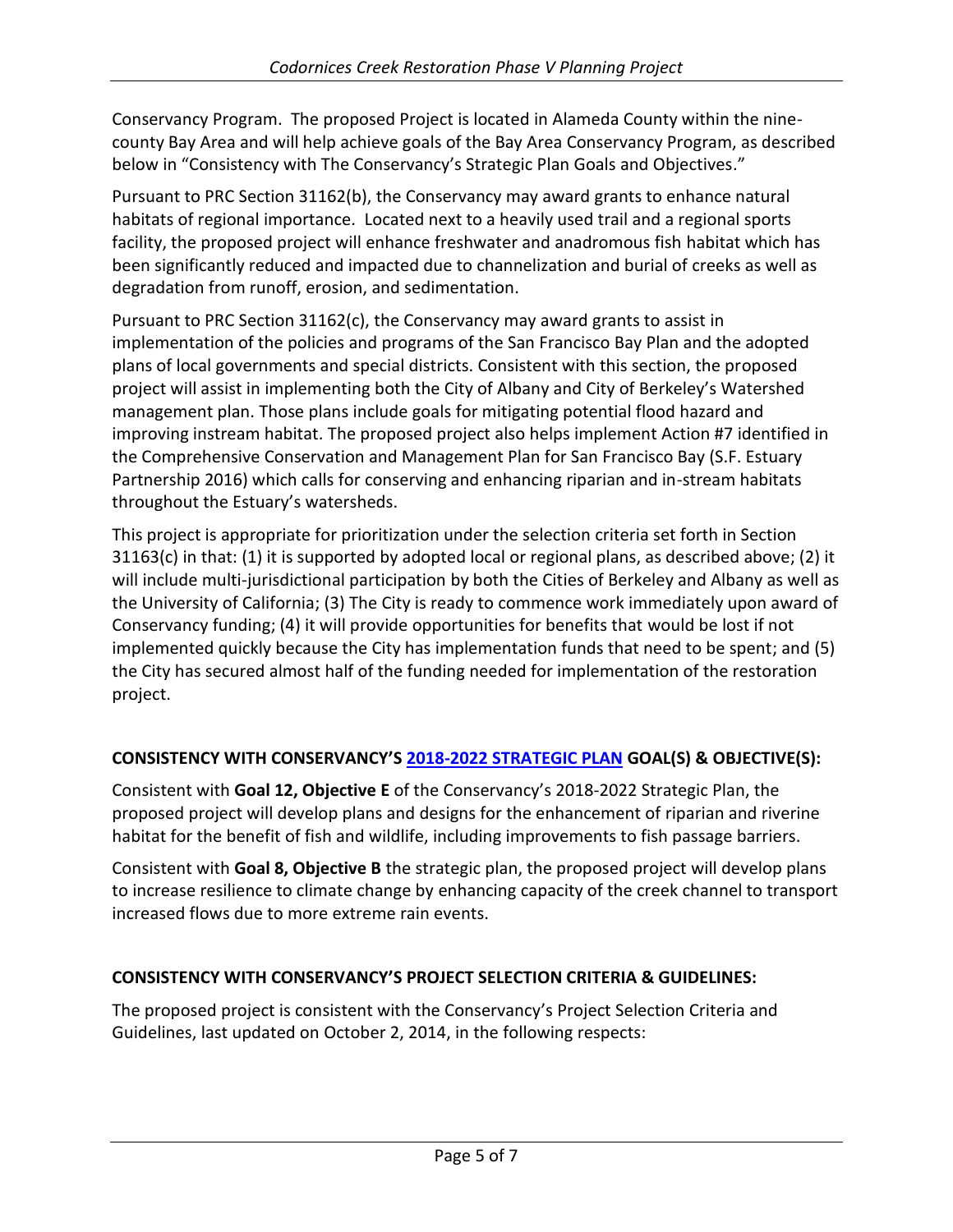# **Required Criteria**

- 1. **Promotion of the Conservancy's statutory programs and purposes:** See the "Consistency with Conservancy's Enabling Legislation" section above.
- 2. **Consistency with purposes of the funding source:** See the "Project Financing" section above.
- 3. **Promotion and implementation of state plans and policies:** 
	- *California Water Action Plan (2016)*. Consistent with Action 4 to Protect and Restore Important Ecosystems, the Project will plan for fish and wildlife habitat and passage improvements along Codornices Creek.
	- *California State Wildlife Action Plan (2016)*. Central California steelhead is identified as a Species of Greatest Conservation Need (Table 5.3-3, pp. 5.3-16). This project addresses improving the habitat for steelhead by designing habitat enhancements that reduce flood flow velocities and create more complex in-stream and bankside habitat.
	- *California @ 50 Million*: Pillar number five call for stewardship of natural resources including forests, working lands, and wetlands, to ensure that they store carbon, are resilient, and enhance other environmental benefits. The proposed project will implement pillar five by planning for creek enhancements that ensure long-term protection of watershed function and ecosystem management in consideration of predicted long-term changes due to climate change.
- 4. **Support of the public:** The grantee and other project sponsors have discussed the project with a variety of stakeholders including local residents, ballpark users, cyclists, recreational hikers and pedestrians, as well as employees and business owners in Albany and Berkeley. Many stakeholders use the Codornices Creek trail to reach East Shore State Park and the Bay Trail, as well as the Ohlone Greenway, and are supportive of the creek restoration efforts.

Local organizations involved in on-going maintenance and operations of previously restored areas of the Creek include the Cities of Albany and Berkeley, the maintenance staff at University Village, local volunteer group Friends of Five Creeks, and other volunteer organizations such as Albany Little League.

- 5. **Location:** The project is located in the cities of Albany and Berkeley. The center line of the creek forms the boundary between the cities.
- 6. **Need:** Without Conservancy support the creek habitat will remain degraded and the 10th Street culvert will continue to disrupt fish migration and expose the surrounding properties to flood risk.
- 7. **Greater-than-local interest:** Codornices Creek is one of the only creeks in the cities of Albany and Berkeley that is in an open channel so it provides one of the best opportunities to restore natural creek functions in this part of the East Bay. Enhancing the creek and access with a bridge over 10<sup>th</sup> Street will increase use of two regional trail networks (the Bay